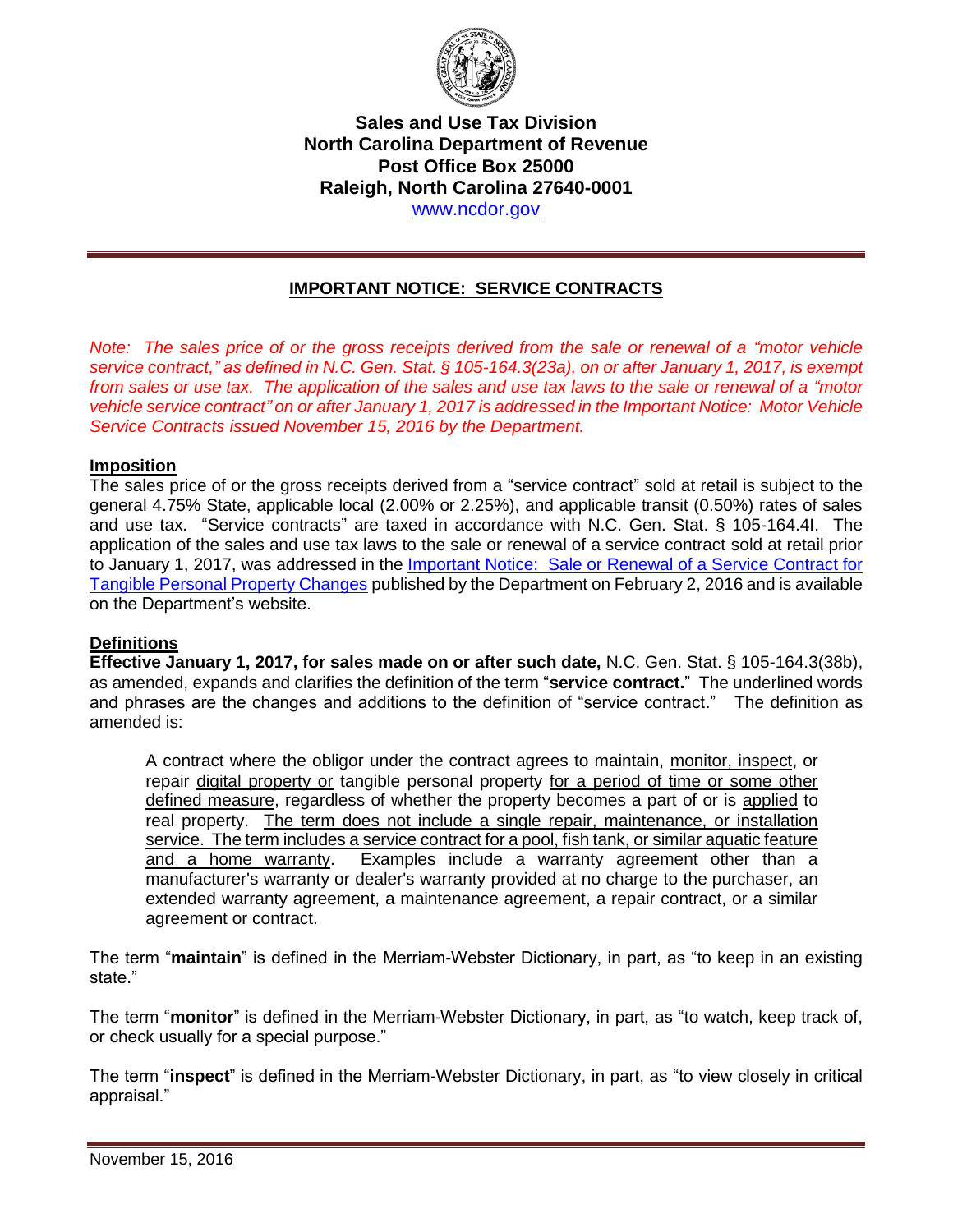The phrase, "**a period of time or some other defined measure**" includes, but is not limited to:

- Hour(s), day(s), month(s), year(s), etc.).
- Predetermined units of which the number declines with use in a known amount.
- Predetermined dollar amount of which the value declines with use in a known amount.
- Quantity (i.e. copies).
- Distance (meter(s), feet, mile(s), etc.).
- Weight.
- Volume (cup(s), quart(s), gallon(s), cubic capacity, etc.).

**Effective January 1, 2017, for sales made on or after such date,** N.C. Gen. Stat. § 105-164.3(33d) defines the term "**real property**" as any one or more of the following: land; building or structure on land; permanent fixture on land; a manufactured home or a modular home that is placed on a permanent foundation.

It is important to note that the retail sale of many home warranties on or after March 1, 2016 and prior to January 1, 2017 meet the definition of service contract and the sales price of or the gross receipts derived from such are subject to sales and use tax. Often a home warranty is to maintain or repair tangible personal property, such as appliances (refrigerators, washing machines, microwaves, etc.).

### **Service Contract Exemptions Clarified and Added**

**Effective January 1, 2017, for sales made on or after such date**, N.C. Gen. Stat. § 105-164.4I(b), as amended, provides clarification of and additional exemptions from sales and use tax for the sales price of or the gross receipts derived from a service contract applicable to any of the following items:

 An item exempt from tax under Article 5 of Chapter 105 of the North Carolina General Statutes. This exemption does not apply to water maintained under a service contract for a pool, fish tank, or similar aquatic feature.

For purposes of this exemption and the repair, maintenance, and installation services exemption discussed below, if a service contract is to only inspect (test) the appropriate chemical levels of water in a swimming pool, as required by law, the sales price of or the gross receipts derived from such service contract is exempt from sales and use tax, provided the fee or charge for the inspection (test) is separately stated on the invoice or other documentation provided to the purchaser at the time of the sale.

- A motor vehicle service contract. The term "motor vehicle service contract" is defined, in part, by N.C. Gen. Stat. § 105-164.3(23a) as "[a] service contract sold by a motor vehicle dealer or by or on behalf of a motor vehicle service agreement company for a motor vehicle or one or more components, systems, or accessories for a motor vehicle."
- Per N.C. Gen. Stat. § 105-164.13(61a), sales of or the gross receipts derived from the following repair, maintenance, and installation services are exempt from tax:
	- A fee or charge for an inspection required by law, regardless of whether the amount is paid to a public or private entity, provided the charge is separately stated on the invoice or other documentation provided to the purchaser at the time of the sale.
	- Services performed for a person by a related member, as the term related member is defined in N.C. Gen. Stat. § 105-130.7A.
	- Services performed to resolve an issue that was part of a real property contract if the services are performed within six months of completion of the real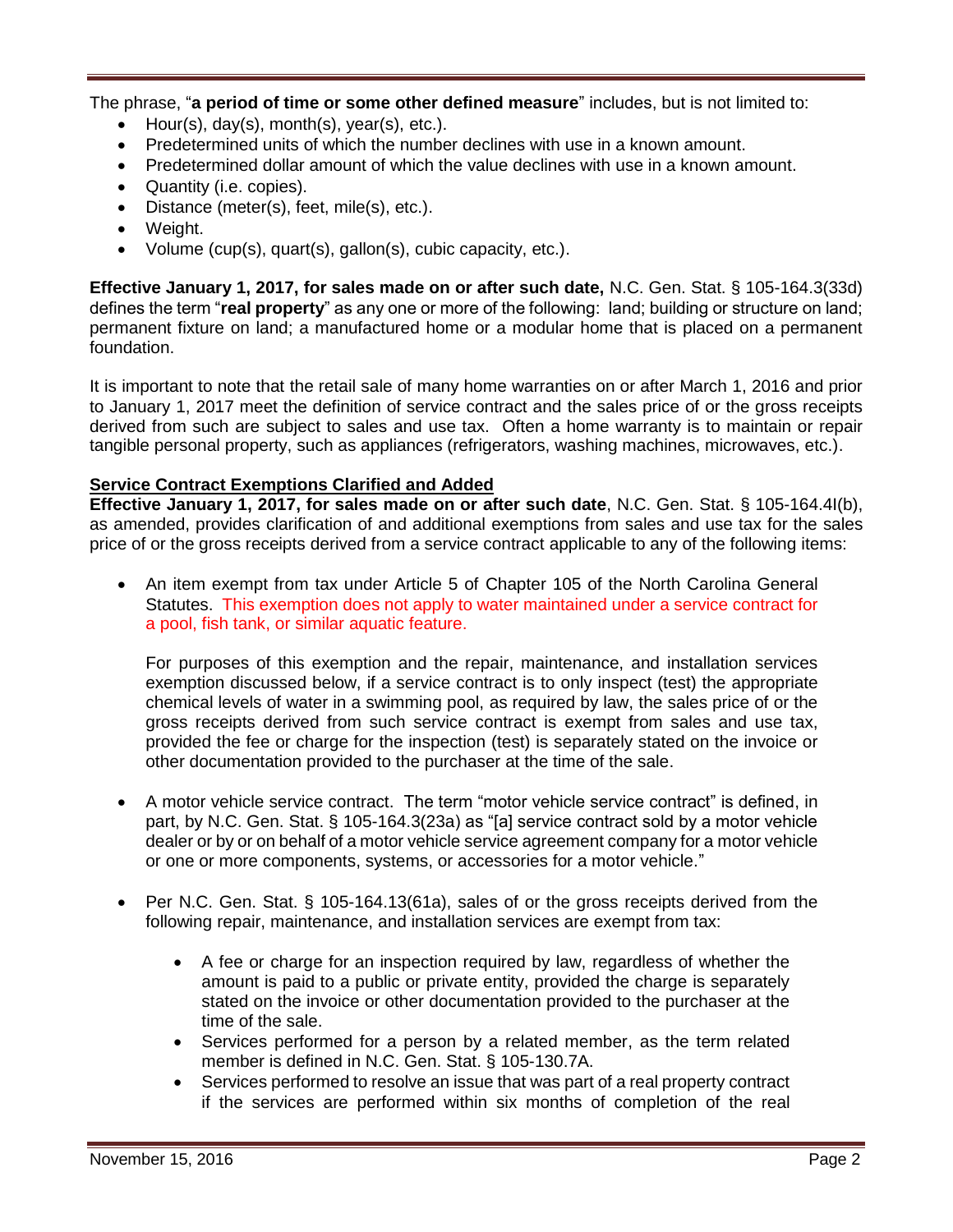property contract or, for new construction, within 12 months of the new structure being occupied for the first time.

- Cleaning of real property, except where the service constitutes a part of the gross receipts derived from the rental of an accommodation subject to tax under N.C. Gen. Stat. § 105-164.4 **or for a pool, fish tank, or other similar aquatic feature.**
- Services on roads, driveways, parking lots, and sidewalks.
- Removal of waste, trash, debris, grease, snow, and other similar items from tangible personal property, including a motor vehicle, and real property, but does not include removal of waste from portable toilets. (Example: The removal of septage from an airplane, a boat, and a train.)
- Home inspections related to the preparation for or the sale of real property.
- Landscaping service. **Effective January 1, 2017, for sales made on or after such date,** N.C. Gen. Stat. § 105-164.3(16e) defines the term "landscaping service" as "[a] service to maintain or improve lawns, yards, or ornamental plants and trees. Examples include the installation of trees, shrubs, or flowers; tree trimming; lawn mowing; and the application of seed, mulch, pesticide, or fertilizer to a lawn or yard."
- Alteration and repair of clothing, except where the service constitutes a part of the gross receipts derived from the rental of clothing subject to tax under N.C. Gen. Stat. § 105-164.4 or for alteration and repair of belts and shoes.
- Pest control service.
- Moving services.
- Self-service car washes.

The sales price of or gross receipts derived from the retail sale of a service contract for specific items, as provided in the "Other Service Contract Exemptions" section of the [Important Notice: Sale or](https://www.ncdor.gov/documents/important-notice-sale-or-renewal-service-contract-tangible-personal-property-changes)  [Renewal of a Service Contract for Tangible Person Property Changes](https://www.ncdor.gov/documents/important-notice-sale-or-renewal-service-contract-tangible-personal-property-changes) issued February 2, 2016 by the Department, continue to be exempt from sales and use tax. For additional information regarding the exemptions, see the important notice.

## **Other Service Contract Examples**

*Example: On February 2, 2017, a homeowner enters into a service contract with a pest control service company for a 12-month period. The homeowner is billed twelve hundred dollars (\$1,200.00) in*  advance by the pest control service company and is required to pay the amount due upon receipt of *the invoice. A service contract for pest control services is not subject to sales and use tax; therefore, the twelve hundred dollars (\$1,200.00) derived from the service contract is exempt from sales and use tax.*

*Example: On April 4, 2017, a retailer sells a service contract to a North Carolina resident that provides for the inspection or repair of audiovisual works and audio works (digital property) for up to eighty hours, and the retailer will provide the labor and any necessary supplies. The retailer of the service contract is liable for and should collect the general 4.75% State, applicable local (2.00% or 2.25%), and applicable transit (0.50%) rates of sales and use tax on the sales price of or the gross receipts derived from the service contract sold at retail on the digital property.*

*Example: On May 1, 2017, a retailer sells a service contract to a North Carolina homeowners association that requires the obligor to maintain the water chemical levels daily for a community swimming pool located in North Carolina for a period of six months. The retailer is liable for and should collect the general 4.75% State, applicable local (2.00% or 2.25%), and applicable transit (0.50%) rates*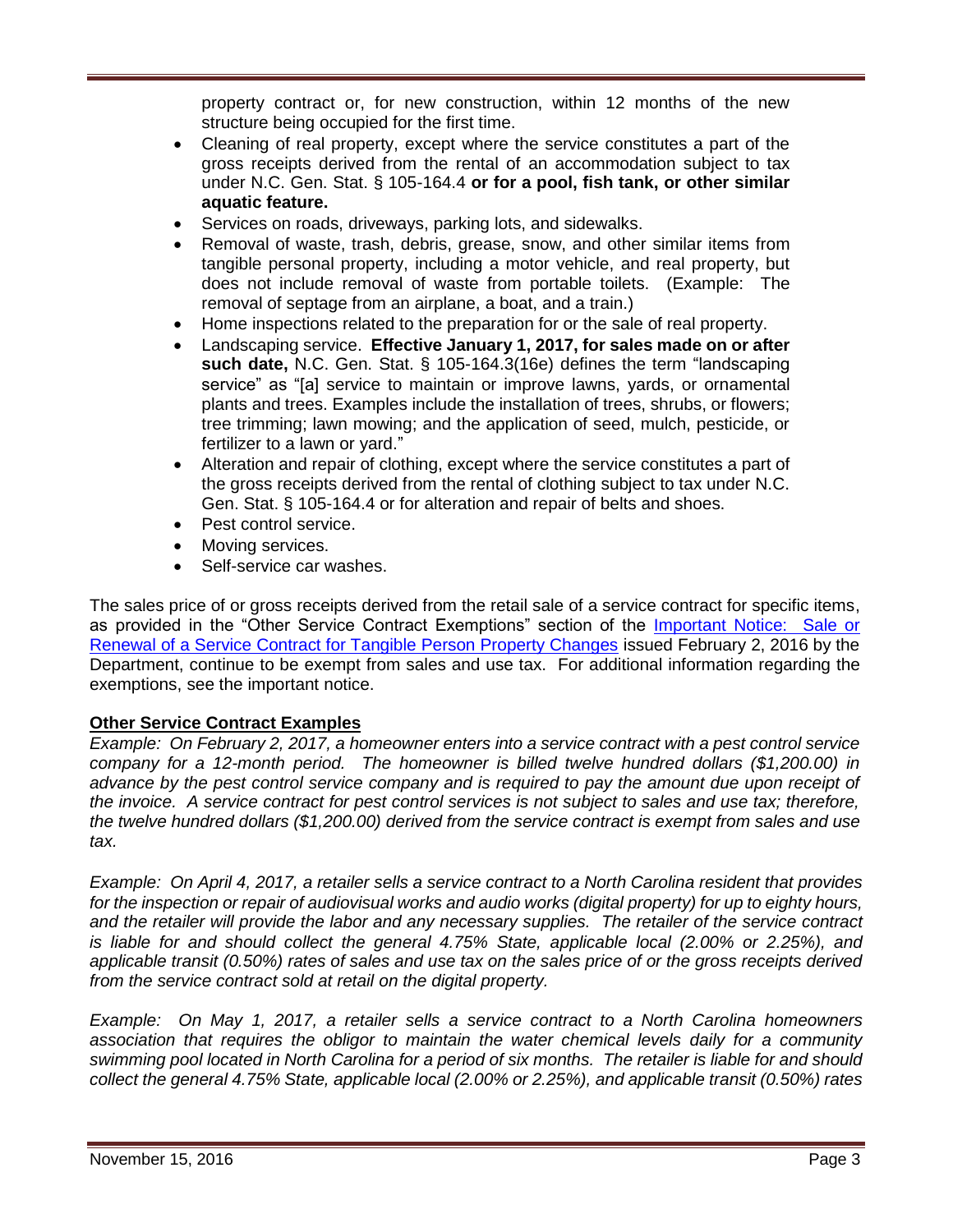*of sales and use tax on the sales price of or the gross receipts derived from the service contract sold at retail to maintain the water chemical levels.* 

*Example: On August 11, 2017, an HVAC company engaged in business in North Carolina sells a service contract with a sales price of \$300.00 for an existing heat pump to a homeowner for a home in North Carolina. Under the contract, the obligor agrees to inspect and maintain the heat pump. The HVAC company should collect and remit the general 4.75% State, applicable local (2.00% or 2.25%), and applicable transit (0.50%) rates of sales and use tax on the sales price of \$300.00 for the service contract.*

*Example: A retailer engaged in business in North Carolina provides and installs a water heater on April 1, 2017 in a customer's North Carolina home. At the time of the installation, the customer elects to*  purchase a two year extended warranty. The sale of the extended warranty by the retailer to the *customer is a taxable service contract. The retailer should collect the general 4.75% State, applicable local (2.00% or 2.25%), and applicable transit (0.50%) rates of sales and use tax on the sales price of the extended warranty. Additionally, the gross receipts derived from the retail sale of the repair, maintenance, and installation services to provide and install the water heater are subject to sales tax at the same rate of tax as the extended warranty.*

*Example: On March 18, 2017, a retailer sells a 5-year home warranty to a North Carolina homeowner for a sales price of \$3,250.00 that requires the obligor to repair or replace the following items:*

- 
- 
- *interior doors light fixtures floor system*
- *interior trim and molding plumbing fixtures subfloor and joists*
- 
- 
- 
- 
- 
- 
- *tile, brick, marble and stone flooring*
- 
- 
- 
- 
- 
- 
- 
- 
- *interior stairs shower door wall framing*
	-
- *countertops irrigation system wall insulation*
	-
	-
	-
	- *oven/range/cooktop/ built in microwave oven*
- *exterior doors dishwasher roof vents*
- *exterior finish trash compactor roof coverings*
	-
	-
	-
- *paint, stain, and varnish garbage disposal interior and exterior walls*
	- *interior finish garage door opener structural beams, columns, posts*
		-
		-
		-
	- *cabinets smoke detectors moisture barriers and flashing*
		-
- *carpeting tubs/showers windows and glass*
	- *vinyl flooring water heater roof structure*
	- *hardwood flooring windows roof sheathing*
		- *wood and composite decks*
		-
		-
	- *exterior trim kitchen exhaust fan gutters and downspouts*
		- *construction*
	- *cement board siding refrigerator heating and cooling i systems*
		-
- -
	- -
	-
	-
- *vinyl siding receptacles/GFI interior floor* 
	-
- *masonry and veneer washer/dryer ventilation*
- 

*and use tax on the \$3,250.00 sales price of the service contract.* 

- -
- -
- 
- -
- 
- *By definition the term service contract includes a home warranty. Therefore, the retailer is liable for the general 4.75% State, applicable local (2.00% or 2.25%), and applicable transit (0.50%) rates of sales*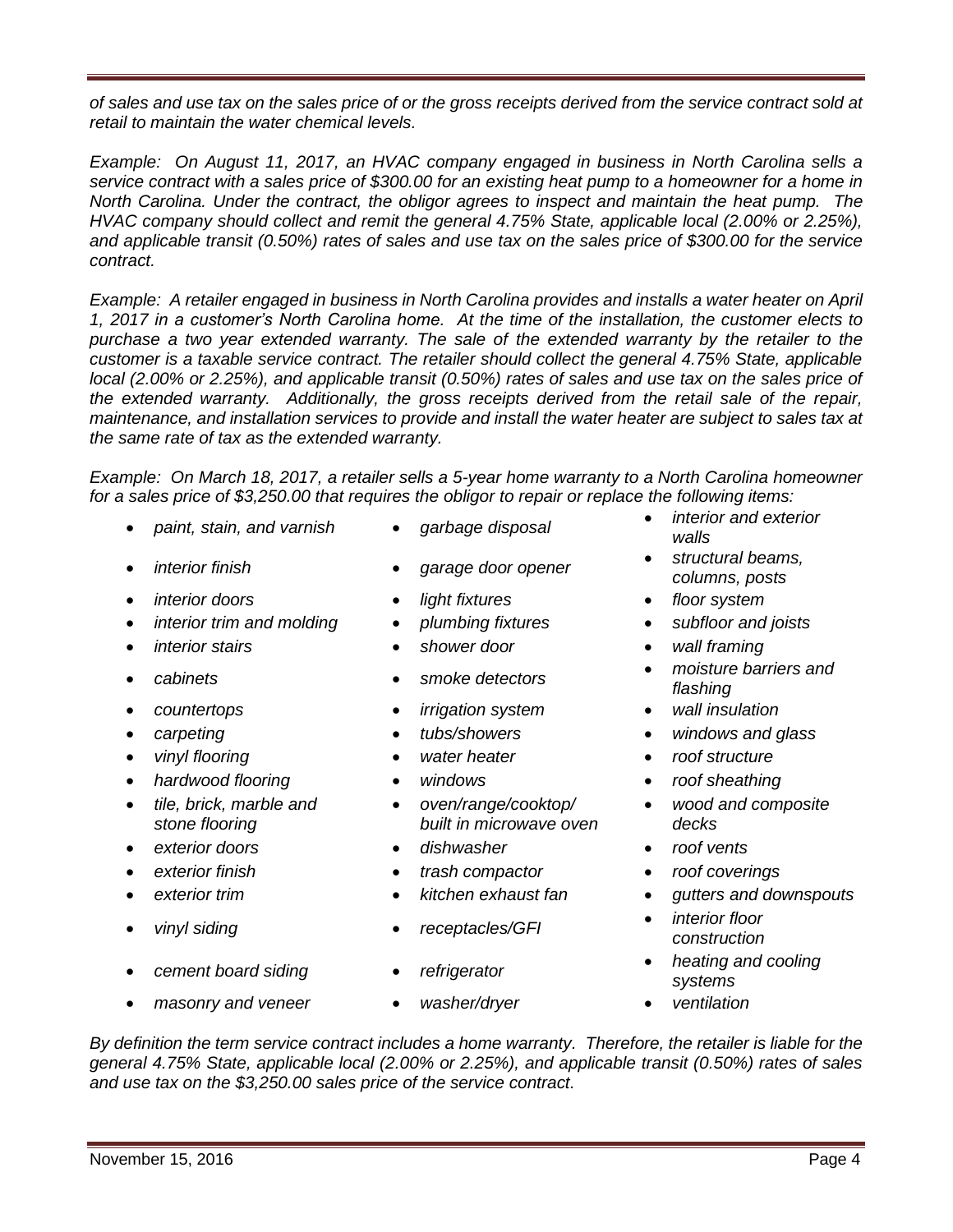*Example: On March 2, 2017 a business enters into a service contract with a lawn care company for a 6-month period to maintain the lawn, ornamental plants, and trees on the business's property located in North Carolina. The business is billed three thousand dollars (\$3,000.00) by the lawn care company for the service contract. A service contract for landscaping service is not subject to sales and use tax; therefore, the three thousand dollars (\$3,000.00) gross receipts derived from the retail sale of the service contract are exempt from sales and use tax.*

*Example: On August 1, 2017, a retailer sells a service contract to a North Carolina homeowners association that requires the obligor to maintain, monitor, and inspect the concrete swimming pool shell, pool plumbing, plumbing accessories, and electrical components of a pool for a one-year period for a community swimming pool in North Carolina. The retailer is liable for and should collect the general 4.75% State, applicable local (2.00% or 2.25%), and applicable transit (0.50%) rates of sales and use tax on the sales price of or the gross receipts derived from the service contract.*

# **Bundled Service Contract Transaction**

**Effective January 1, 2017, for sales made on or after such date**, N.C. Gen. Stat. § 105-164.4D(a)(6) provides sales and use tax applies to the sales price of a bundled transaction unless "[t]he bundle includes a contract for two or more services, one of which is subject to tax under [Article 5 of Chapter 105 of the North Carolina General Statutes] and one of which is not subject to tax under [Article 5 of Chapter 105 of the North Carolina General Statutes]. The [retailer] must determine an allocated price for the taxable service portion of the contract in the bundle based on a reasonable allocation of revenue that is supported by the [retailer's] business records kept in the ordinary course of business."

If a retailer is unable to determine an allocated price for the taxable service portion of the contract in the bundled transaction, the entire charge for the service contract bundle is subject to sales and use tax. Additionally, if a retailer does not keep business records in the ordinary course of business to support an allocation, the entire charge for the bundled service contract transaction is subject to sales and use tax.

*Example: On March 1, 2017, a retailer engaged in business in North Carolina sells prewritten software to a customer located in North Carolina. The customer enters into a separate contract with the retailer for an additional charge to install the prewritten software and deploy any updates for the prewritten software onto a personal computer located in North Carolina for a period of three months. In addition, the retailer is to provide training for existing computer software applications on the customer's personal computer for a period of three months. The retailer charges fifteen hundred dollars (\$1,500.00) for the bundled contract for all of the services. The retailer determines, based on a reasonable allocation of its revenue that is supported by its business records, that five hundred dollars (\$500.00) of the sales price for the contract is allocated for the repair, maintenance, and installation services of the prewritten software and one thousand dollars (\$1,000.00) is allocated for the training services for the customer's existing software. The retailer is liable for sales and use tax on the five hundred dollar (\$500.00) portion of the sales price allocated to the taxable portion of the service contract for repair, maintenance, and installation service of the prewritten software.*

*Example: On April 15, 2017, a management company that manages a homeowners association located in North Carolina obtains a contract on behalf of the homeowners association from a service company to provide janitorial services for the pool area and restrooms and to maintain, repair, and inspect the pool heater and pool pump for a period of six months. The total amount of the contract is ten thousand dollars (\$10,000.00). The service company does not maintain any books and records in its ordinary course of business to establish an allocated amount applicable to the maintenance, repair, or inspection of the pool heater and pool pump and janitorial services; therefore, the entire sales price of ten thousand dollars (\$10,000.00) is subject to sales and use tax.*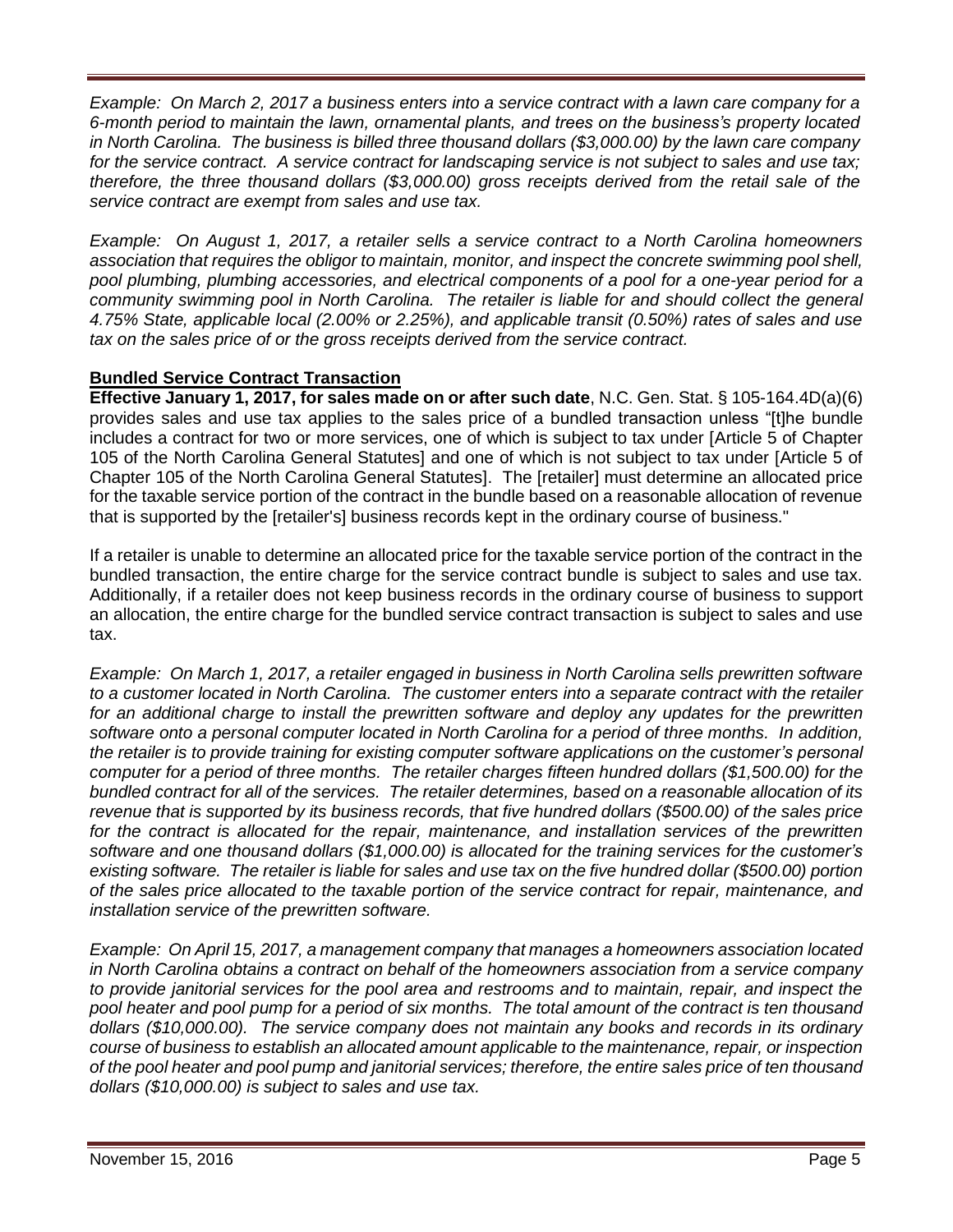## **Exemption for Certain Purchases – Service Contract**

**Effective January 1, 2017, for sales made on or after such date**, N.C. Gen. Stat. § 105-164.13(62), as amended, provides an exemption from sales and use tax for the sale at retail and the use, storage, or consumption in this State of the following:

An item or repair, maintenance, and installation services used to maintain, monitor, inspect, or repair tangible personal property or digital property pursuant to a service contract taxable under [Article 5 of Chapter 105 of the North Carolina General Statutes] if the purchaser of the contract is not charged for the item or services. For purposes of this exemption, the term "item" does not include a tool, equipment, supply, or similar tangible personal property that is not deemed to be a component or repair part of the tangible personal property or digital property for which a service contract is sold to a purchaser.

Purchases of an item or repair, maintenance, and installation services to maintain or repair tangible personal property pursuant to a service contract subject to tax under N.C. Gen. Stat. § 105-164.4(a)(11) should be purchased by the obligor, retailer or wholesale merchant exempt from sales and use tax by issuing a properly completed [Form E-595E, Streamlined Sales and Use Tax Agreement Certificate of](https://www.ncdor.gov/documents/form-e-595e-streamlined-sales-and-use-tax-agreement-certificate-exemption)  [Exemption,](https://www.ncdor.gov/documents/form-e-595e-streamlined-sales-and-use-tax-agreement-certificate-exemption) to a seller. Alternatively, the data elements as required by N.C. Gen. Stat. § 105-164.28(a) to substantiate an exemption can be provided to a seller by the obligor, retailer or wholesale merchant.

### **Exception**

N.C. Gen. Stat. § 105-164.4I(c) continues to provide that sales and use tax does not apply to the sales price of or the gross receipts derived from a service contract or renewal of a service contract sold at retail for a security or similar monitoring contract for real property before or after March 1, 2016.

## **Registration**

Any person, who is not registered with the Department and is required to collect and/or remit sales and use tax on the sales price of or the gross receipts derived from a service contract, must complete Form NC-BR, Business Registration Application for Income Tax Withholding, Sales and Use Tax, and Machinery and Equipment Tax. Both an [online business registration portal](https://www.ncdor.gov/taxes/business-registration/online-business-registration) and [a web-fill version](https://www.ncdor.gov/documents/form-nc-br-business-registration-application-withholding-sales-and-machinery) of Form NC-BR are available on the Department's website. There is no fee required to register and obtain a certificate of registration.

### **Reporting and Remittance**

The sales price of or the gross receipts derived from a service contract and the amount of sales and use tax due must be reported using Form E-500, Sales and Use Tax Return, or through the Department's [online filing and payment system.](https://eservices.dor.nc.gov/sau/contact.jsp) Gross receipts for resale and exempt gross receipts must be reported on lines 2 and 3, respectively, when filing Form E-500. In addition, if local and/or transit tax is due for a county other than the county in which the business is located or for more than one county, Form E-536, Schedule of County Sales and Use Taxes, must be completed in conjunction with Form E-500 and submitted to the Department.

N.C. Gen. Stat. § 105-164.20(b) provides that "[a] retailer who sells or derives gross receipts from a service contract" must report the gross receipts from such and pay the applicable sales and use tax due on the accrual basis of accounting. A retailer that sells or derives gross receipts from a service contract and that allows the consumer to pay for the contract over time, may wish to require payment of the sales tax initially to the retailer. However, a retailer, that fails to collect the sales tax at the time of the sale of a service contract from a consumer, is liable for payment of the tax for the period in which the sale occurs.